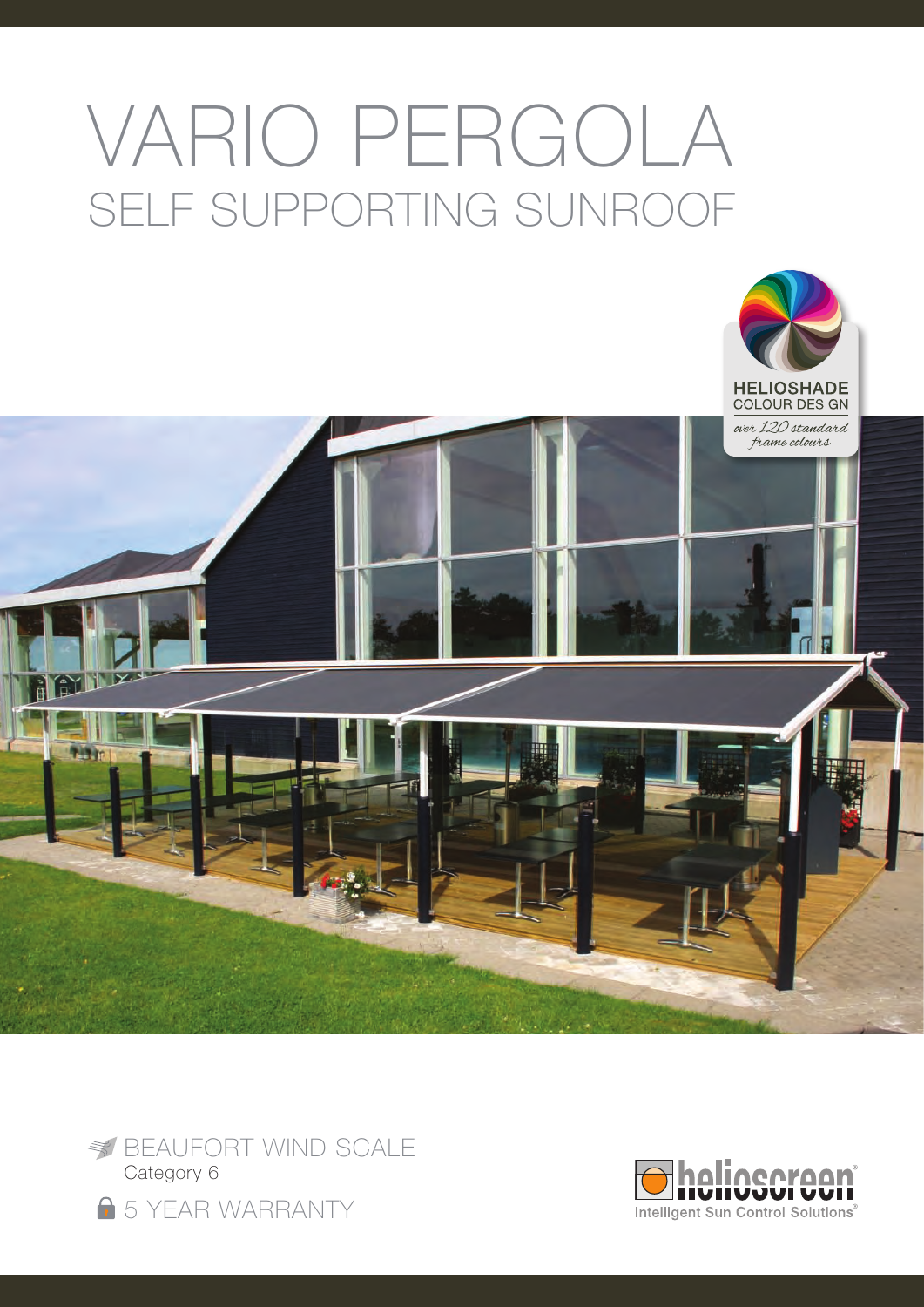## VARIO PERGOLA SELF SUPPORTING SunRoof

Where there is not an existing pergola or other structure for shading courtyards, decks, and outdoor living areas, why not create an outdoor room with this clever new sun control solution.

The Vario-Pergola self-supporting sunroof adds a new dimension to the Helioscreen outdoor living range. The Vario-Pergola is suitable for a wide variety of applications and is more flexible than traditional conservatory or winter garden awning products. It can be installed using wall or ceiling brackets and doesn't require a classical substructure, as it supports itself on 60x60mm square front posts.

Lightweight but robust, the Vario-Pergola is based on the popular Varioscreen® system and comes with in-built water gutters on the side channels allowing outdoor areas to be utilised in light rain (min 14 degrees fall required).

Available in Helio 93, Helio 86, or Helioshade 100 Fabric ranges, the Vario-Pergola is an attractive addition to any building and extends your outdoor living space – all year round.







Coupled units Single unit Wall bracket Side gutters

#### **SPECIFICATIONS**

- All units custom powder-coated from over 120 standard colours (Dulux)
- Maximum width 6000mm per unit
- Maximum projection 6000mm per unit
- Maximum size 25sqm
- Tension system Integrated positive lift (power-spring mechanism in the roller tube), which tightens the skin in any position (no coil springs or gas struts to replace ever!)
- Headbox size: 235mm x 154mm
- Single extruded reinforced front bar
- Oversized roller tube to avoid fabric sagging
- Side rails extruded aluminium 110 x 91mm with integrated rain gutter
- Front posts  $60 \times 60 \times 4$ mm aluminium square tube. 150 x 150mm floor fixing plates
- Mounting aluminium wall brackets with adjustable tilting range of 0 - 35°
- Top fix mounting brackets available
- All Vario-Pergola units come with fabric support roller(s) included



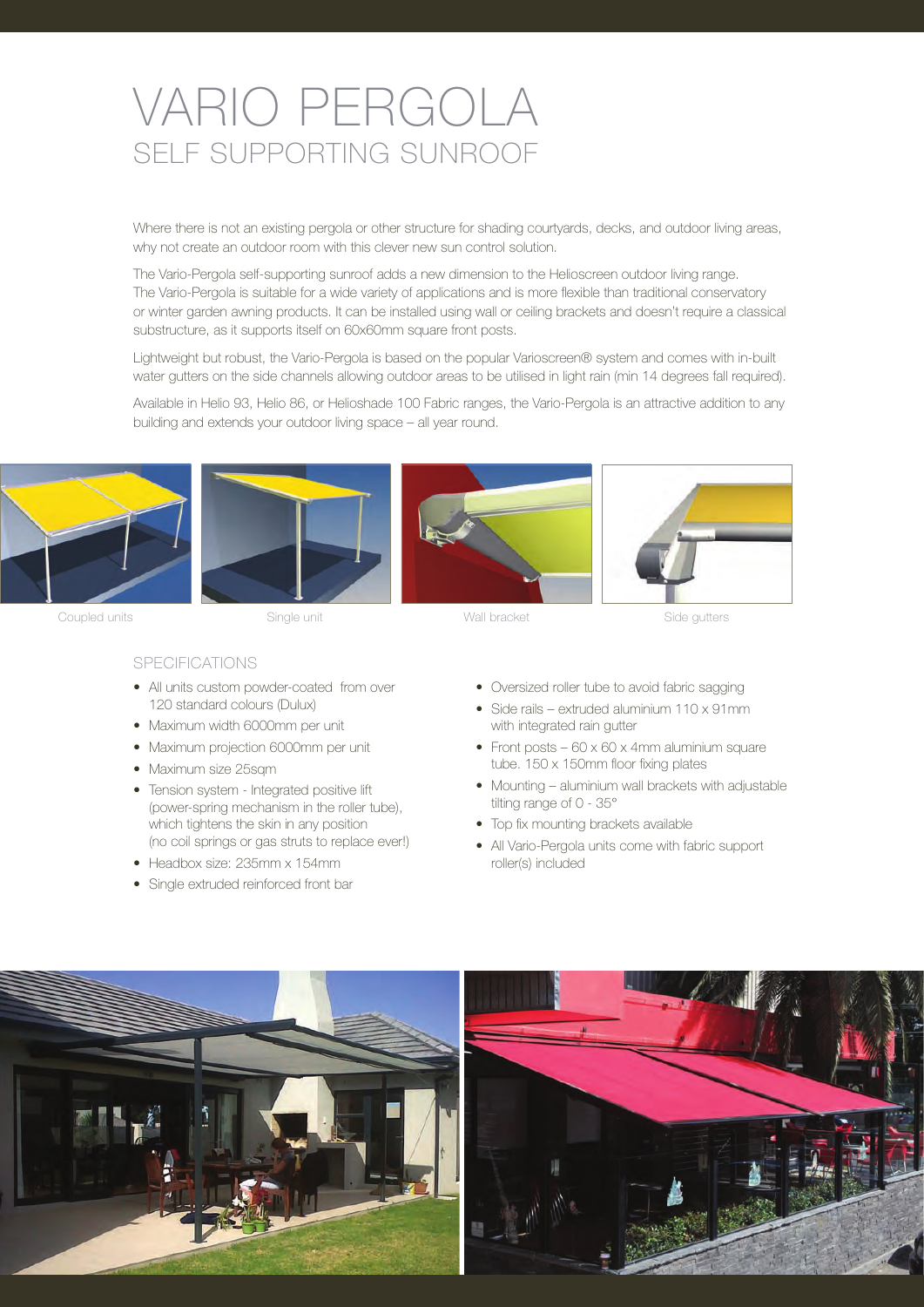# VARIO PERGOLA MOUNTING SITUATIONS



Ceiling installation of VARIO PERGOLA with angle towards the back or towards the front